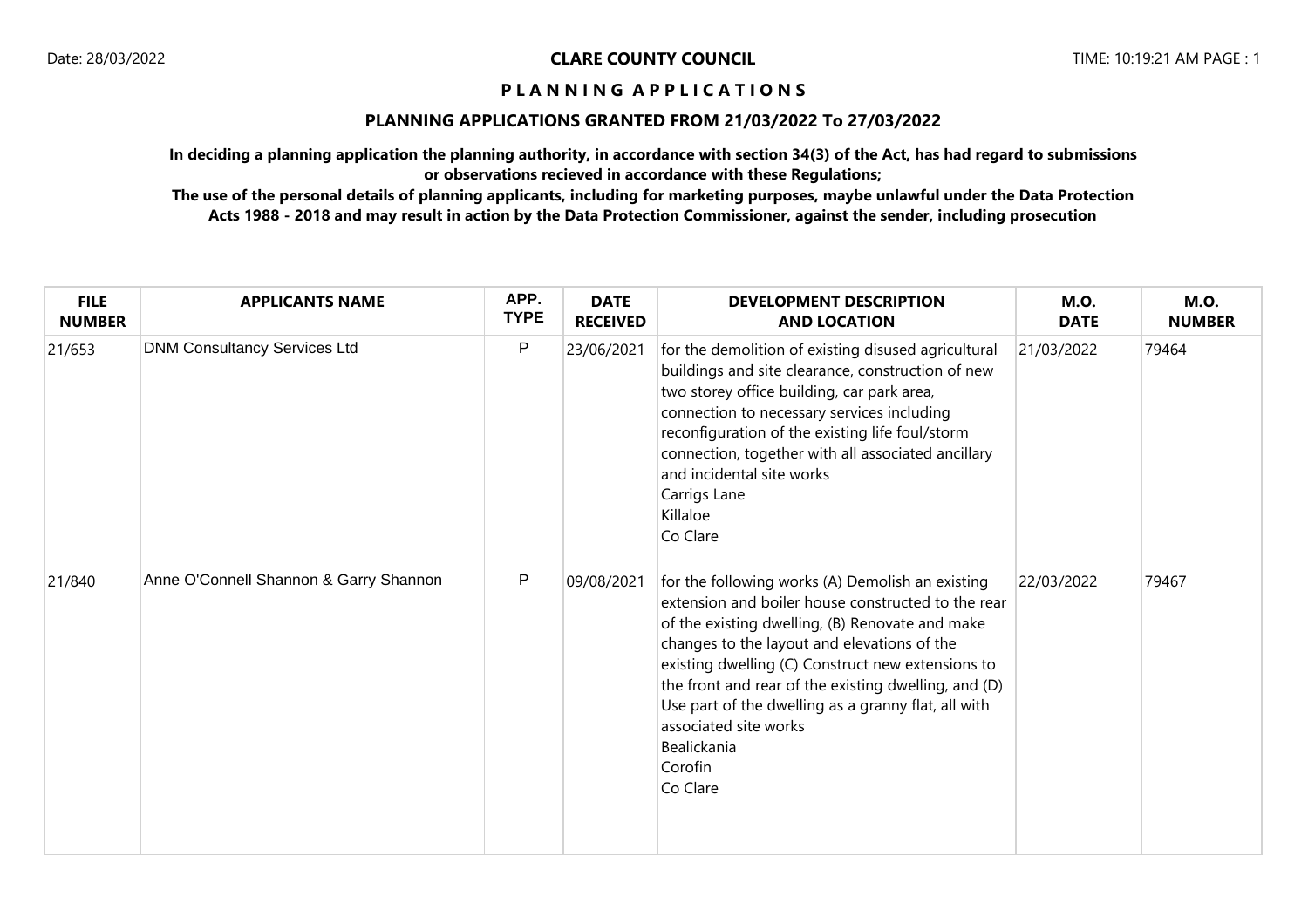# **PLANNING APPLICATIONS GRANTED FROM 21/03/2022 To 27/03/2022**

**In deciding a planning application the planning authority, in accordance with section 34(3) of the Act, has had regard to submissions or observations recieved in accordance with these Regulations;**

| 21/1225 | Gary Dillon & Ellen Fawl | P | 18/11/2021 | to construct a dwelling house, domestic garage,<br>entrance, effluent treatment system including all<br>ancillary site works and services<br>Knockatinty<br>Kilkishen<br>Co Clare                                                                                                | 21/03/2022 | 79465 |
|---------|--------------------------|---|------------|----------------------------------------------------------------------------------------------------------------------------------------------------------------------------------------------------------------------------------------------------------------------------------|------------|-------|
| 21/1361 | Jean Kelleher            | P | 21/12/2021 | for a change of use from existing Stables Services<br>Building to a dwelling house including associated<br>modifications / upgrade works, the construction of<br>a wastewater treatment system and associated site<br>works<br>Carrowntedaun Tld<br>Bartra,<br>Lahinch, Co Clare | 23/03/2022 | 79478 |
| 22/53   | Tim Casey                | P | 28/01/2022 | to construct a dwelling house and garage, with<br>effluent treatment system, and new entrance from<br>public road, with all associated site works<br>Drummeer,<br>Ruan,<br>Ennis, Co Clare                                                                                       | 23/03/2022 | 79476 |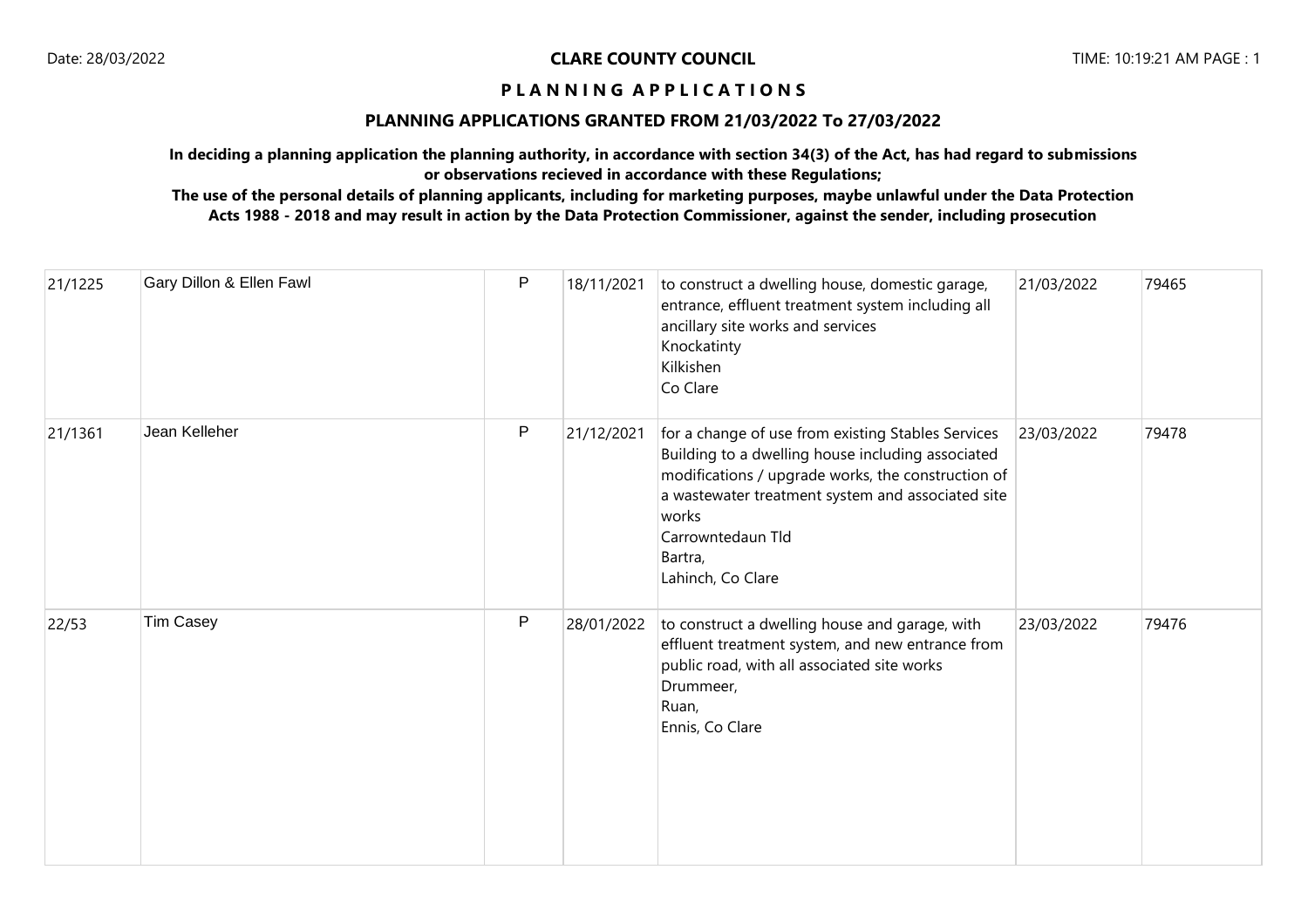# **PLANNING APPLICATIONS GRANTED FROM 21/03/2022 To 27/03/2022**

**In deciding a planning application the planning authority, in accordance with section 34(3) of the Act, has had regard to submissions or observations recieved in accordance with these Regulations;**

| 22/54 | Annette Lyons           | $\mathsf{R}$ | 28/01/2022 | and complete the entrance and front boundary to<br>her site in the location constructed which differs to<br>those originally granted under planning permission<br>P17-854, with all associated site works<br>Dromore<br>Ruan<br>Co Clare                                                                                                                                                                                                                                                                                                              | 22/03/2022 | 79471 |
|-------|-------------------------|--------------|------------|-------------------------------------------------------------------------------------------------------------------------------------------------------------------------------------------------------------------------------------------------------------------------------------------------------------------------------------------------------------------------------------------------------------------------------------------------------------------------------------------------------------------------------------------------------|------------|-------|
| 22/55 | Deirdre & Eugene Mahony | P            | 28/01/2022 | for the Construction of a single storey extension to 22/03/2022<br>rear of existing dwelling to include,<br>Kitchen/Dining/Living Area, including internal<br>modifications & elevational changes to existing<br>dwelling. Also PERMISSION is sought for the<br>demolition of existing outbuildings to rear of<br>dwelling & for PERMISSION for the installation of<br>replacement treatment plant & percolation area &<br>modifications to existing entrance, including<br>ancillary site works<br>Rineanna North<br>Newmarket-on-Fergus<br>Co Clare |            | 79472 |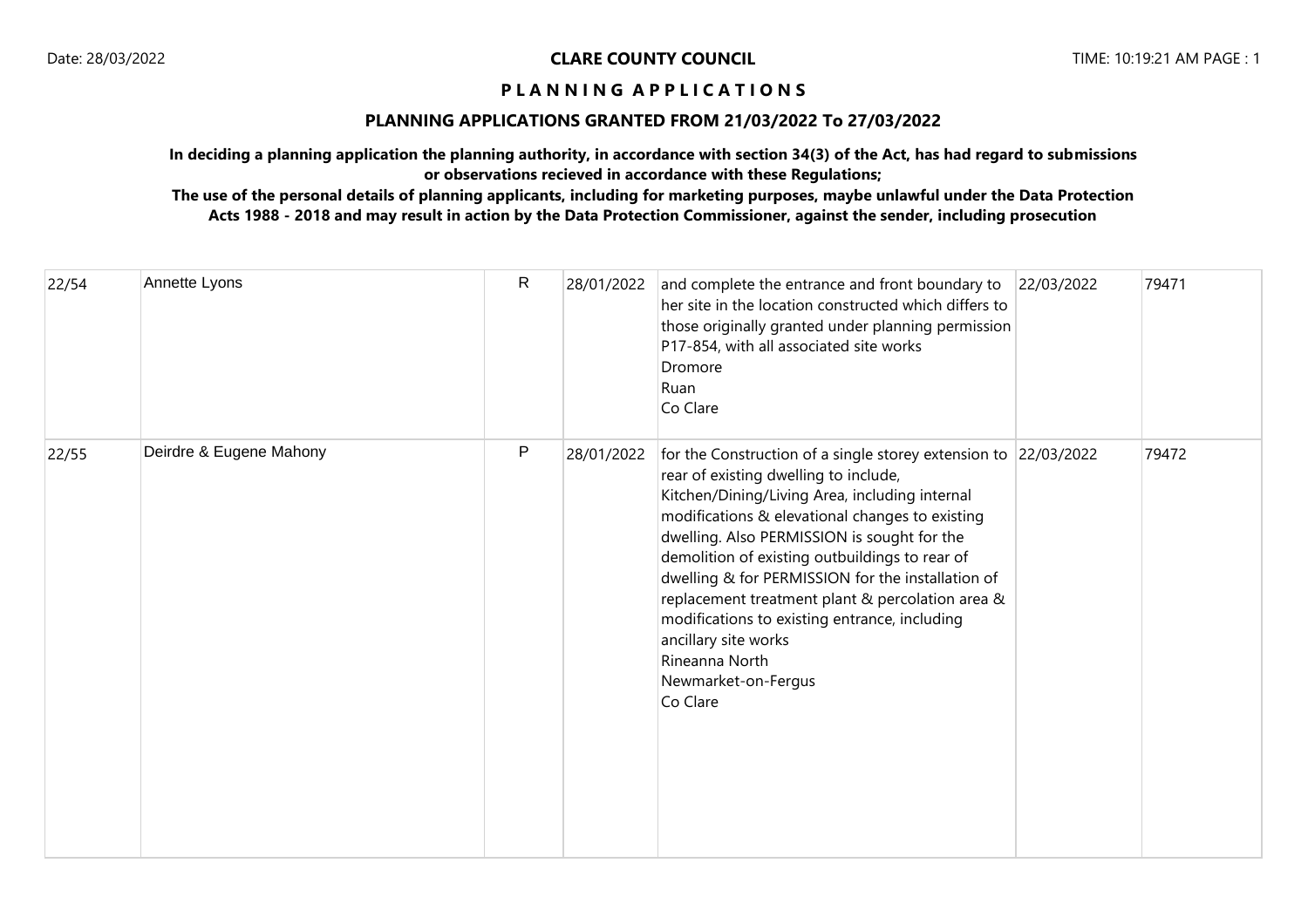### **PLANNING APPLICATIONS GRANTED FROM 21/03/2022 To 27/03/2022**

**In deciding a planning application the planning authority, in accordance with section 34(3) of the Act, has had regard to submissions or observations recieved in accordance with these Regulations;**

| 22/61 | Kevin Donlon    | $\mathsf{R}$ | 31/01/2022 | of (a) store to rear of dwellinghouse b) site<br>boundaries / site layout as constructed and c)<br>permission to construct new private garage to rear<br>of dwelling house along with all associated site<br>works and services. Original planning reference no<br>P07-1013.<br>Derrymore East<br>O'Callaghan's Mills<br>Co Clare V94 NYP5 | 24/03/2022 | 79481 |
|-------|-----------------|--------------|------------|--------------------------------------------------------------------------------------------------------------------------------------------------------------------------------------------------------------------------------------------------------------------------------------------------------------------------------------------|------------|-------|
| 22/63 | M & K O'Connell | $\mathsf{R}$ | 01/02/2022 | of existing structures and site boundaries<br><b>Burrane Lower</b><br>Killimer<br>Co Clare                                                                                                                                                                                                                                                 | 25/03/2022 | 79486 |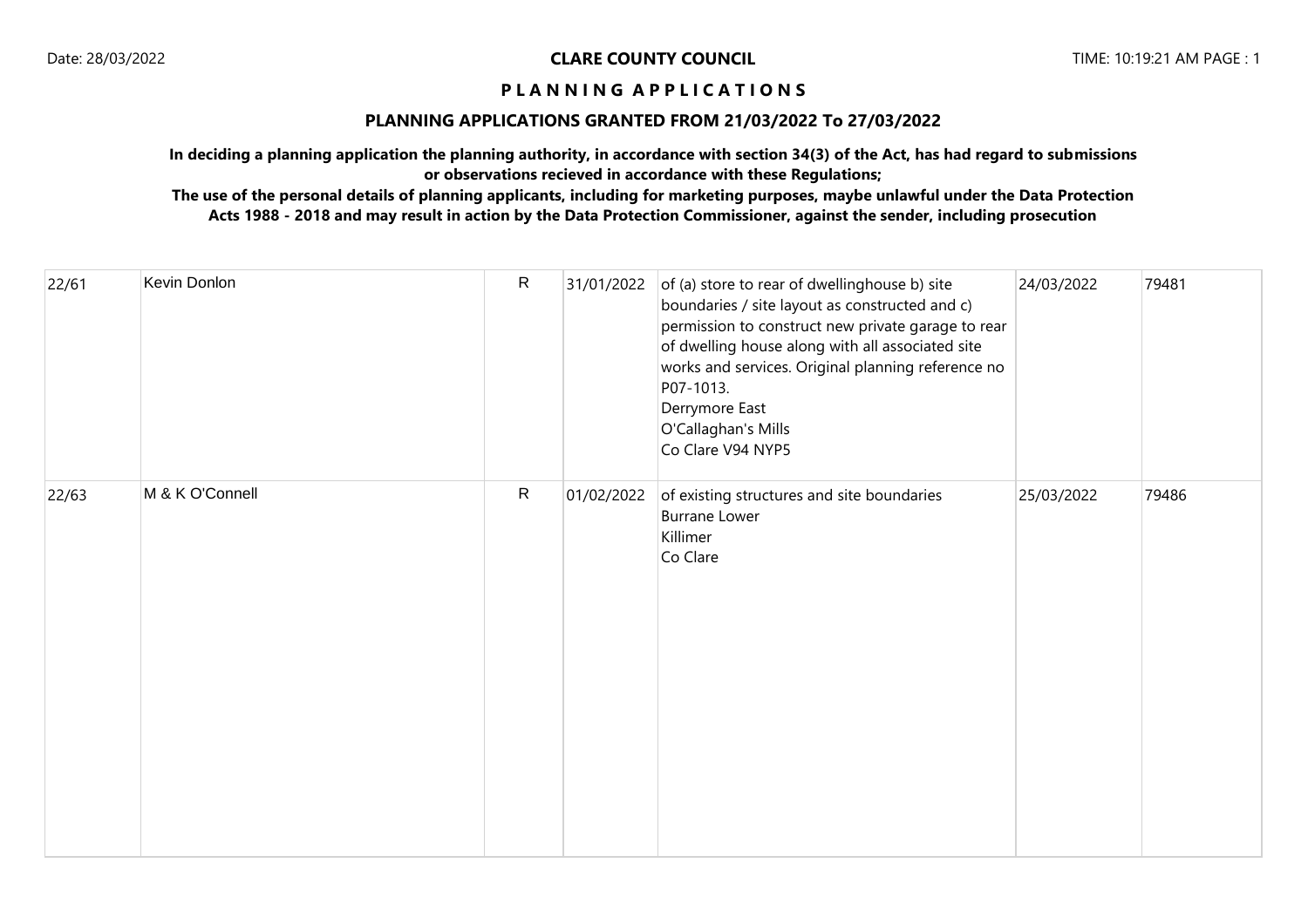# **PLANNING APPLICATIONS GRANTED FROM 21/03/2022 To 27/03/2022**

**In deciding a planning application the planning authority, in accordance with section 34(3) of the Act, has had regard to submissions or observations recieved in accordance with these Regulations;**

| 22/65 | Zimmer Biomet Ireland Limited | P | 01/02/2022 | for development at the existing facility at Building<br>2, East Park, Smithstown, Shannon, Co Clare. The<br>development will consist of: Installation of a 13MW<br>solar photovoltaic system on the roofs of the<br>Zimmer Biomet premises, along with the<br>associated fixing and mounting systems.<br>Installation of a battery energy storage system to<br>comprise of 2 no. inverters and 2 no. 1.04MWh<br>Batteries. Installation of a back-up generator.<br>Installation of 2 no. transformers. All ancillary<br>development including the construction of<br>supporting concrete plinths, perimeter palisade<br>fencing, electrical cabling, on-site drainage and the<br>relocation of an existing storage unit<br>Building 2,<br>East Park, Smithstown<br>Shannon, Co Clare | 23/03/2022 | 79480 |
|-------|-------------------------------|---|------------|--------------------------------------------------------------------------------------------------------------------------------------------------------------------------------------------------------------------------------------------------------------------------------------------------------------------------------------------------------------------------------------------------------------------------------------------------------------------------------------------------------------------------------------------------------------------------------------------------------------------------------------------------------------------------------------------------------------------------------------------------------------------------------------|------------|-------|
| 22/67 | Declan Pyne                   | P | 01/02/2022 | for the development which will consist of<br>renovating and extending existing dwelling house<br>c/w ancillary site works<br>Knockerry West<br>Kilrush<br>Co Clare                                                                                                                                                                                                                                                                                                                                                                                                                                                                                                                                                                                                                   | 24/03/2022 | 79484 |